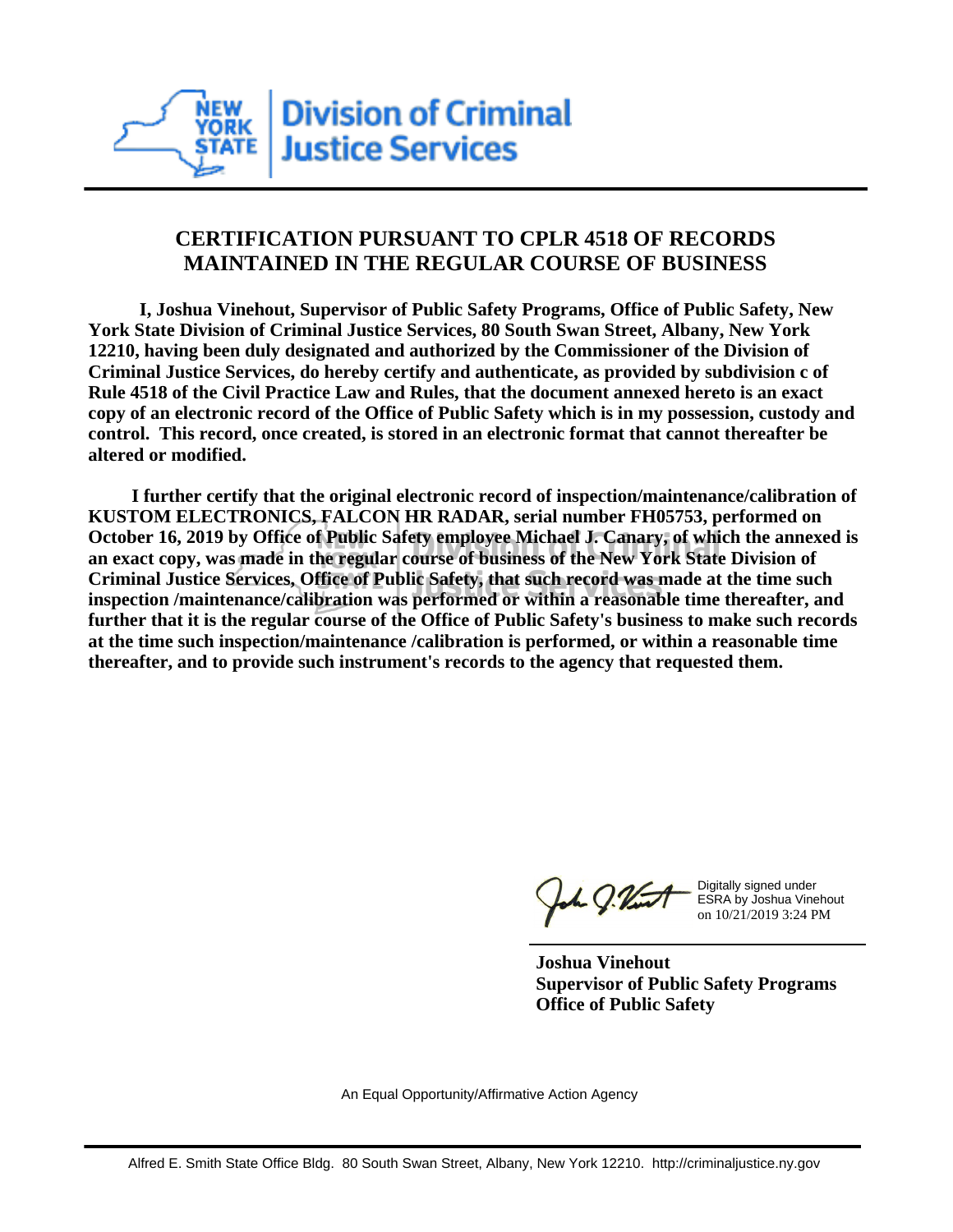## **RADAR RECORD OF INSPECTION / MAINTENANCE / CALIBRATION**

## **Name of Submitting Agency: Stony Point Town Police Department Manufacturer: KUSTOM ELECTRONICS Model: FALCON HR Date: October 16, 2019 Serial Number: FH05753**

 **I hereby certify that KUSTOM ELECTRONICS RADAR, model FALCON HR, serial number FH05753/ / N/A / / N/A, has been calibrated using standards whose accuracies are established by the National Bureau of Standards, or have been derived by the ratio type of self calibration techniques. Calibration has been effected by controlled tests performed on the date indicated above.**

| <b>Test No</b> | <b>Internal Standard</b>                   | <b>Test Result</b> |
|----------------|--------------------------------------------|--------------------|
|                | <b>PAS MPH</b>                             | <b>PAS MPH</b>     |
| <b>Test No</b> | <b>Certification Standard (Stationary)</b> | <b>Test Result</b> |
|                | 65 MPH                                     | 65 MPH             |
|                | 35 MPH<br><b>YORK</b>                      | <b>35 MPH</b>      |
| <b>Test No</b> | <b>Certification Standard (Moving)</b>     | <b>Test Result</b> |
|                | N/A MPH                                    | N/A MPH            |
|                | N/A MPH                                    |                    |

**Turning Fork Certification / Date of Certification: October 16, 2019**

| <b>Serial Number</b> | <b>Frequency</b> | <b>Test Result</b> |
|----------------------|------------------|--------------------|
| +551                 |                  | 65 MPH             |

**The above stated tuning fork has been tested and found to oscillate at 4728 Hertz. It will cause a calibration signal of 65 MPH when used with a Doppler traffic radar operating at 24,150 Mhz.**

| <b>Serial Number</b> | Frequency | <b>Test Result</b> |
|----------------------|-----------|--------------------|
| 52716                | 2548 HZ   | 35 MPH             |

**The above stated tuning fork has been tested and found to oscillate at 2548 Hertz. It will cause a calibration signal of 35 MPH when used with a Doppler traffic radar operating at 24,150 Mhz.**

 **I further certify that the entries made in these records were made at the time that the inspection /maintenance/calibration of the above identified RADAR was performed, or within a reasonable time thereafter.**

 *page 1 of 2* 

Digitally signed under ESRA by Michael J. Canary on 10/16/2019 11:02 AM

**Michael J. Canary Highway Safety Equipment Technician Office of Public Safety**

**\_\_\_\_\_\_\_\_\_\_\_\_\_\_\_\_\_\_\_\_\_\_\_\_\_\_\_\_\_\_\_\_\_\_\_\_\_**